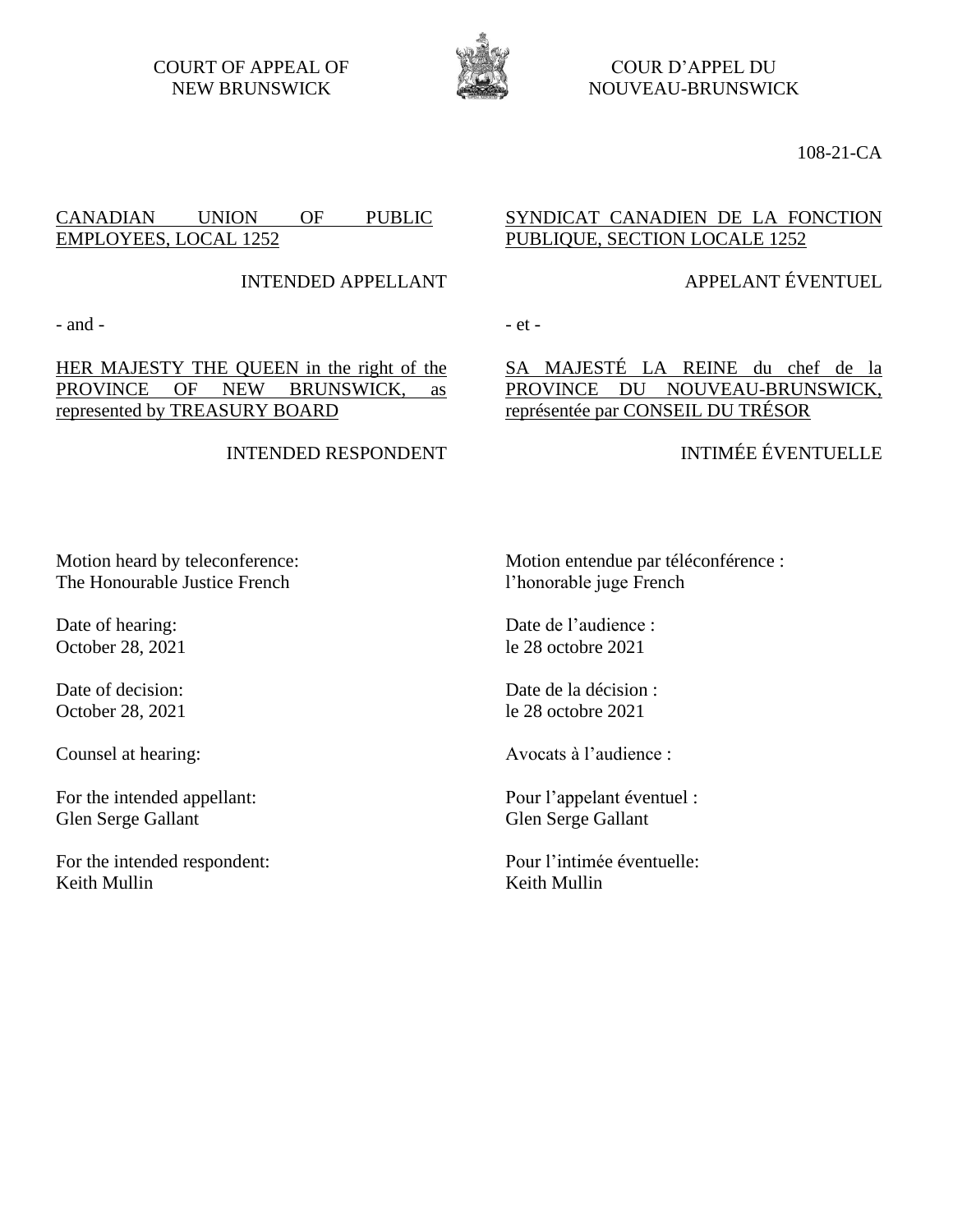#### **DECISION** (Orally)

[1] Leave to appeal is not required.

[2] With the approval of the Chief Justice, the request for an early hearing of the appeal is allowed, and the appeal will be heard on November 19, 2021, at 10 a.m., or such other date as may be directed by the Chief Justice. The Appellant shall file and serve its Notice of Appeal forthwith and perfect the appeal on or before November 8, 2021. The Respondent shall file and serve a submission on or before November 16, 2021.